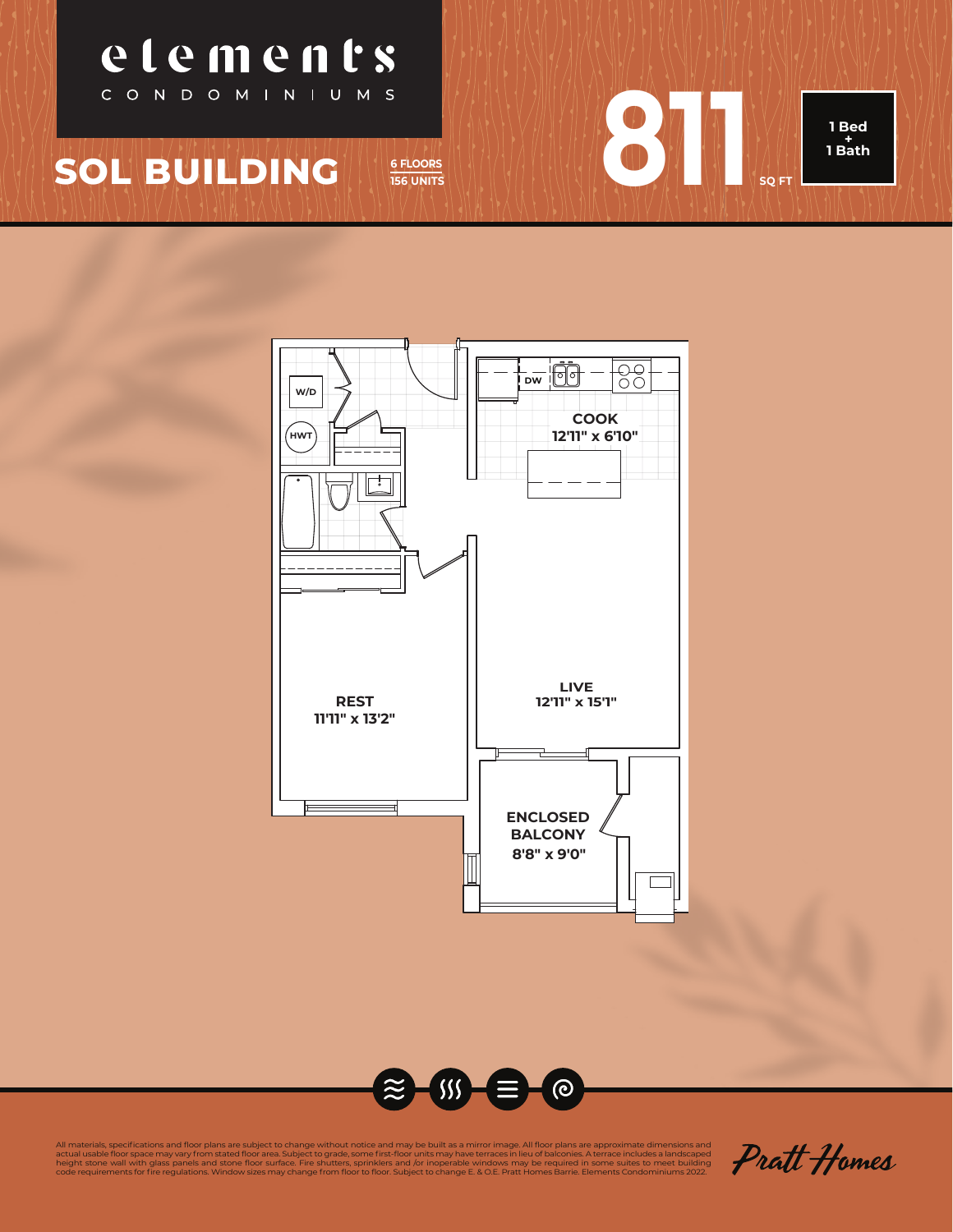

**156 UNITS**







Pratt Homes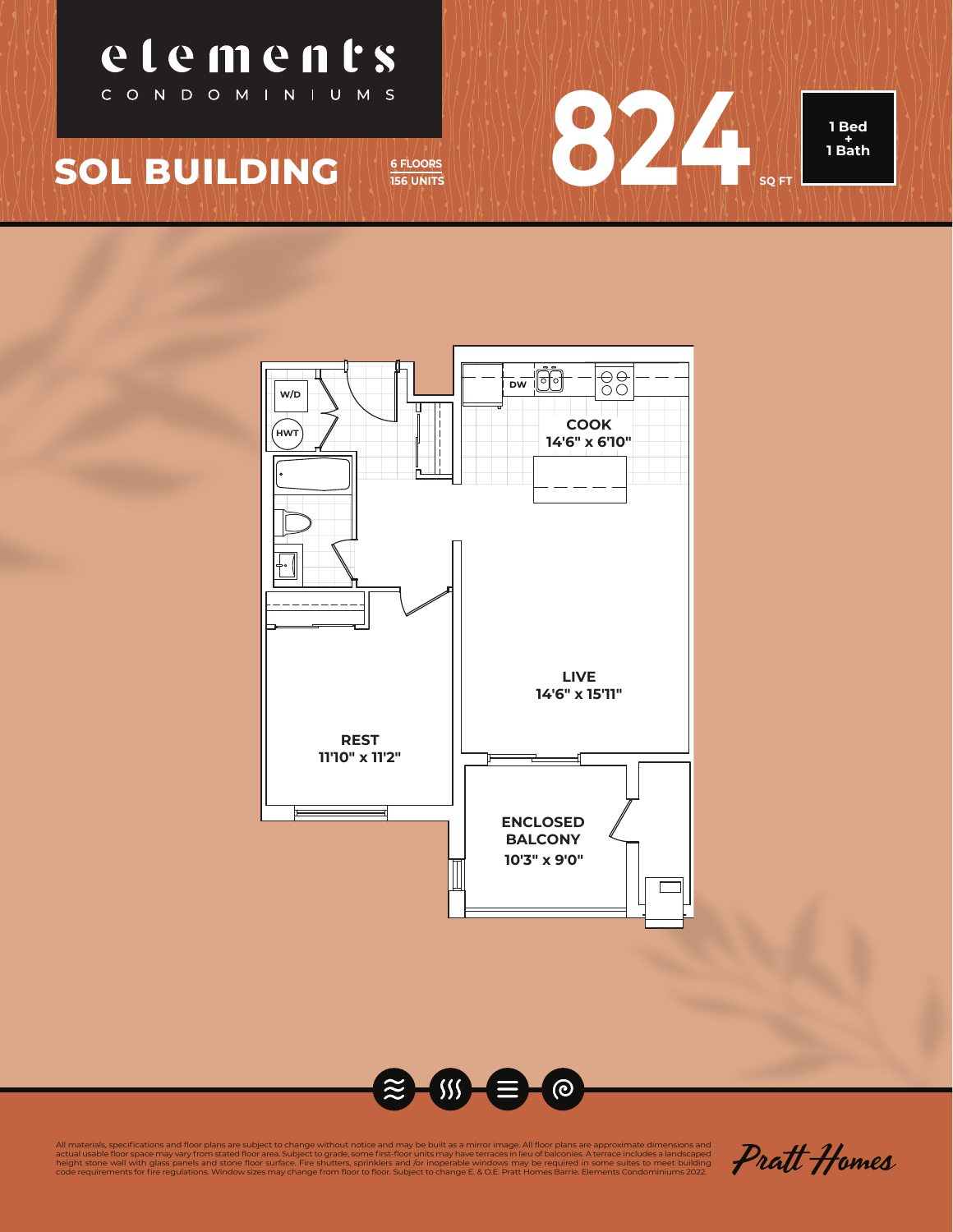



**156 UNITS**



All materials, specifications and floor plans are subject to change without notice and may be built as a mirror image. All floor plans are approximate dimensions and<br>height stone wall with glass panels and stone floor area

Pratt Homes

**1 Bed** 

**SQ FT**

 $830$  .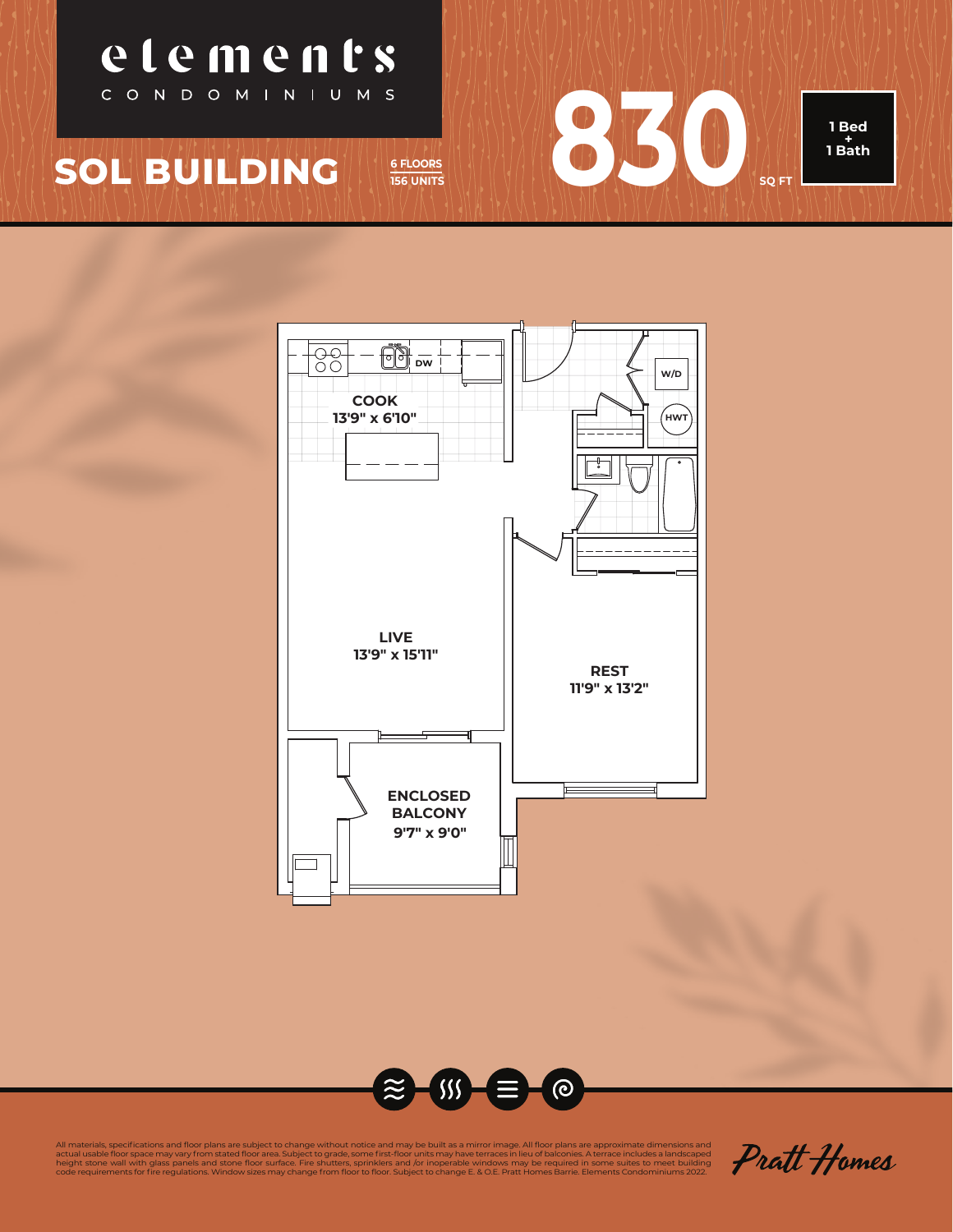

**156 UNITS**







Pratt Homes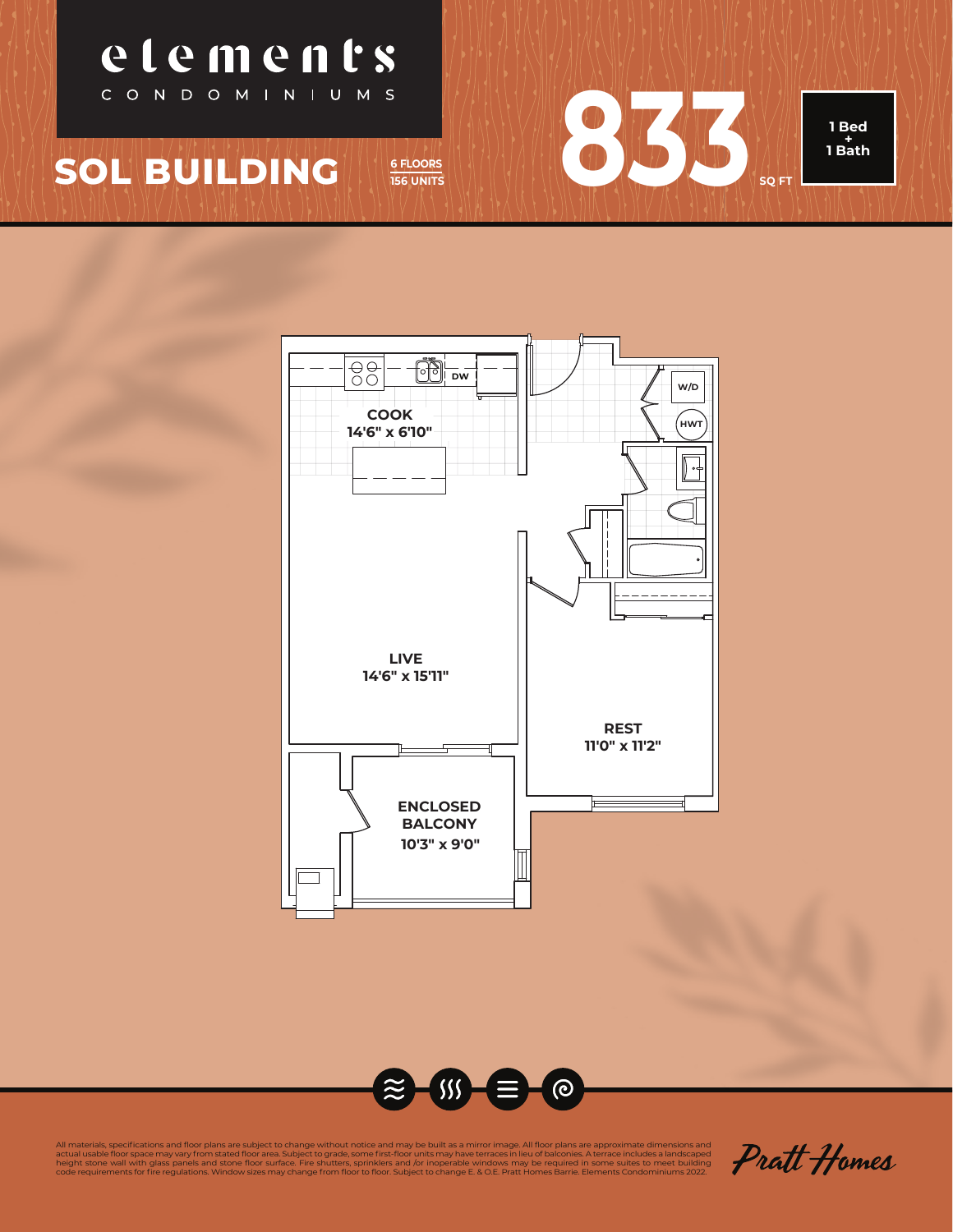



**156 UNITS**

1056

**2 Bed + 2 Bath**



Pratt Homes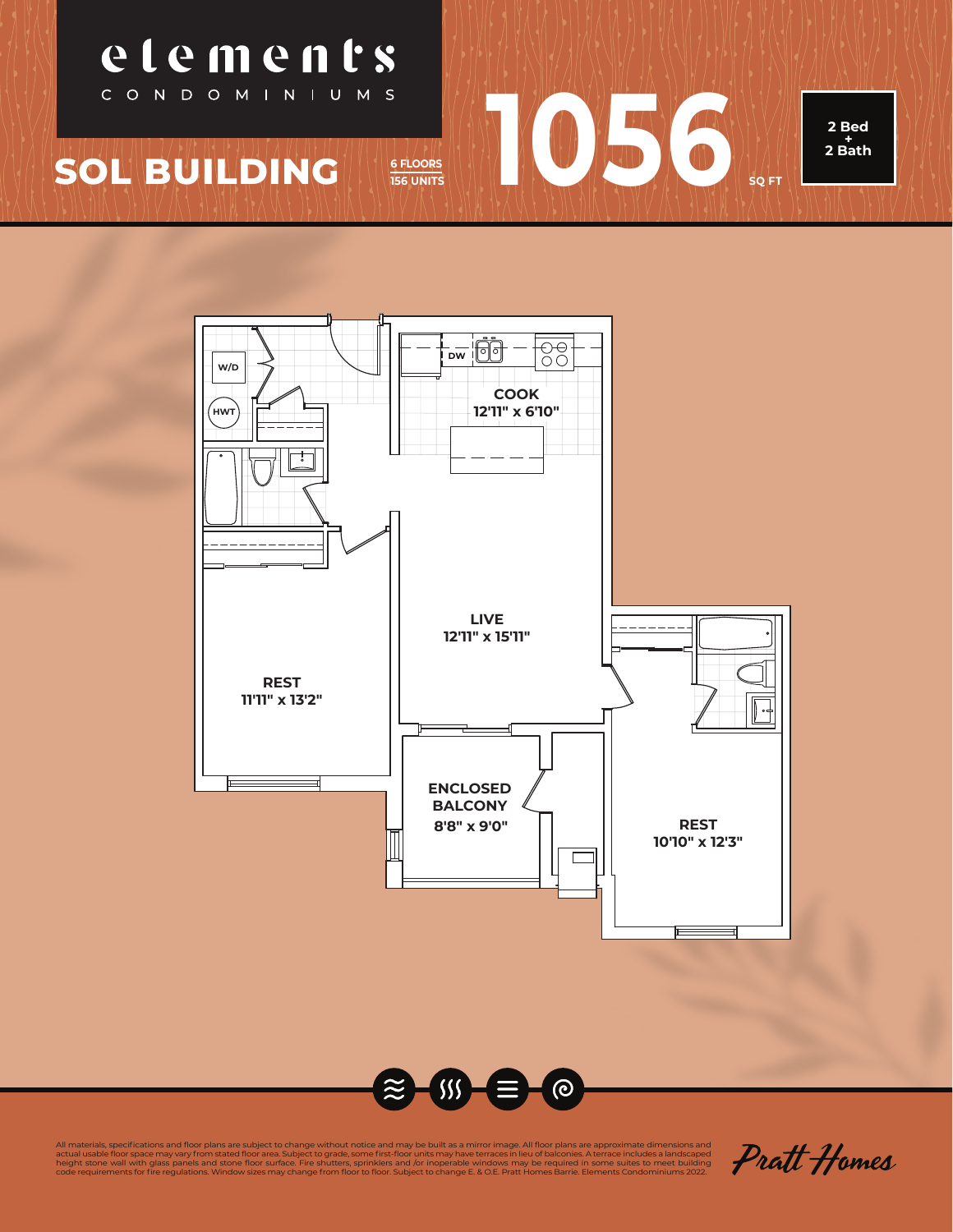

**156 UNITS**

**1075 SQ FT** 

**2 Bed + 2 Bath**

**SOL BUILDING** 

etements

CONDOMINIUMS



Pratt Homes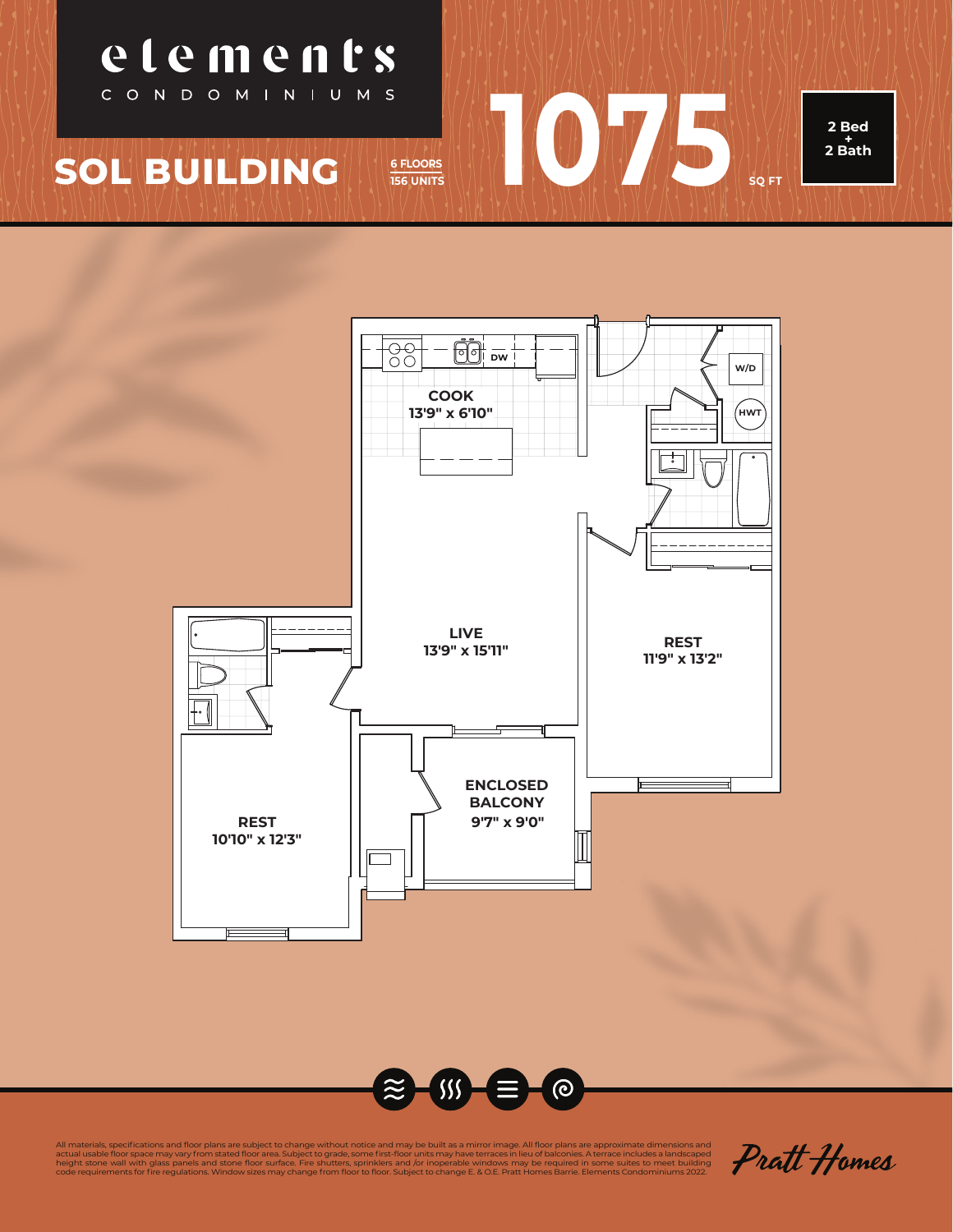



**156 UNITS**

**1156** 

**2 Bed + 2 Bath**



Pratt Homes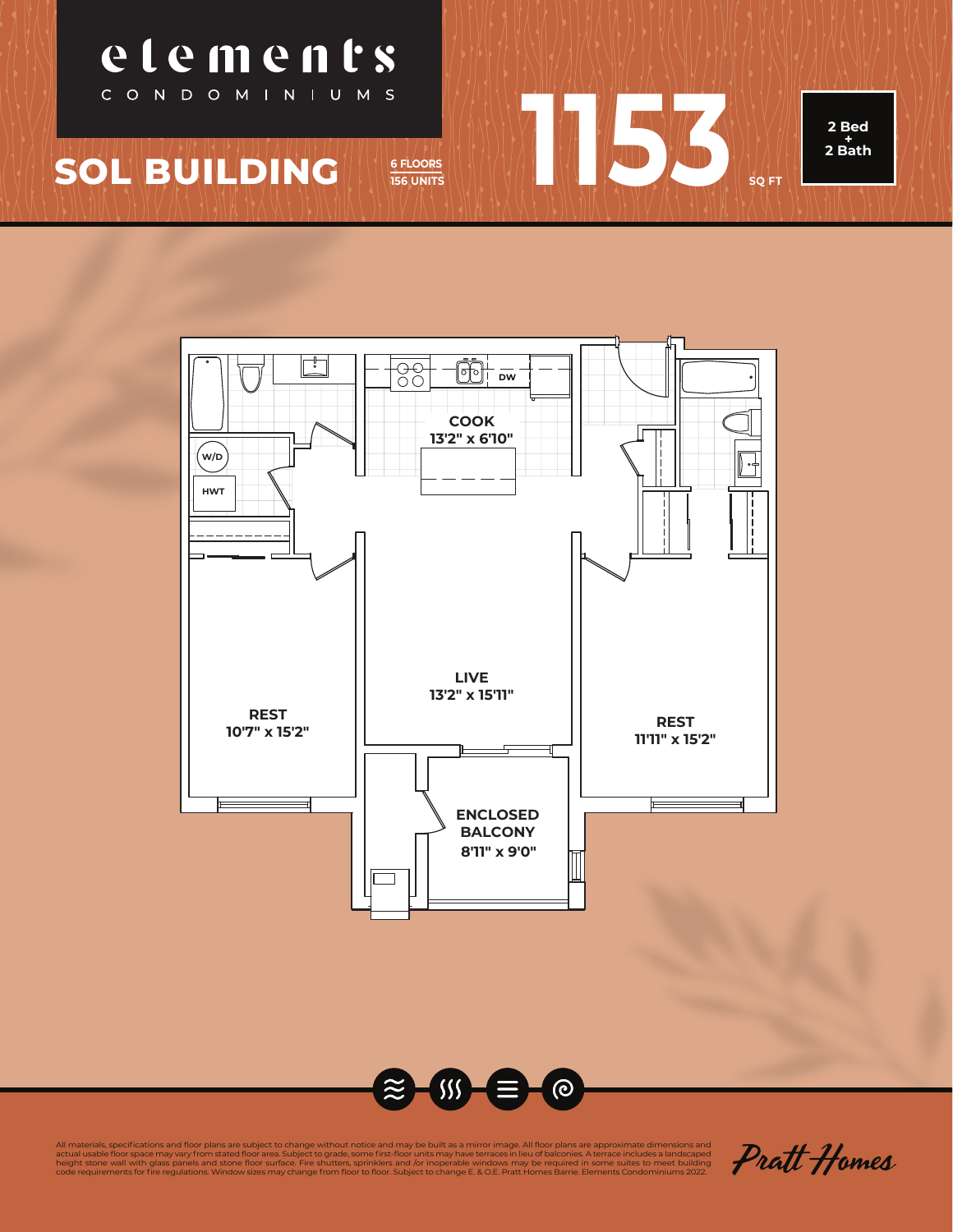



**156 UNITS**

1155 **BF** 

**SQ FT**

**2 Bed + 2 Bath**



Pratt Homes